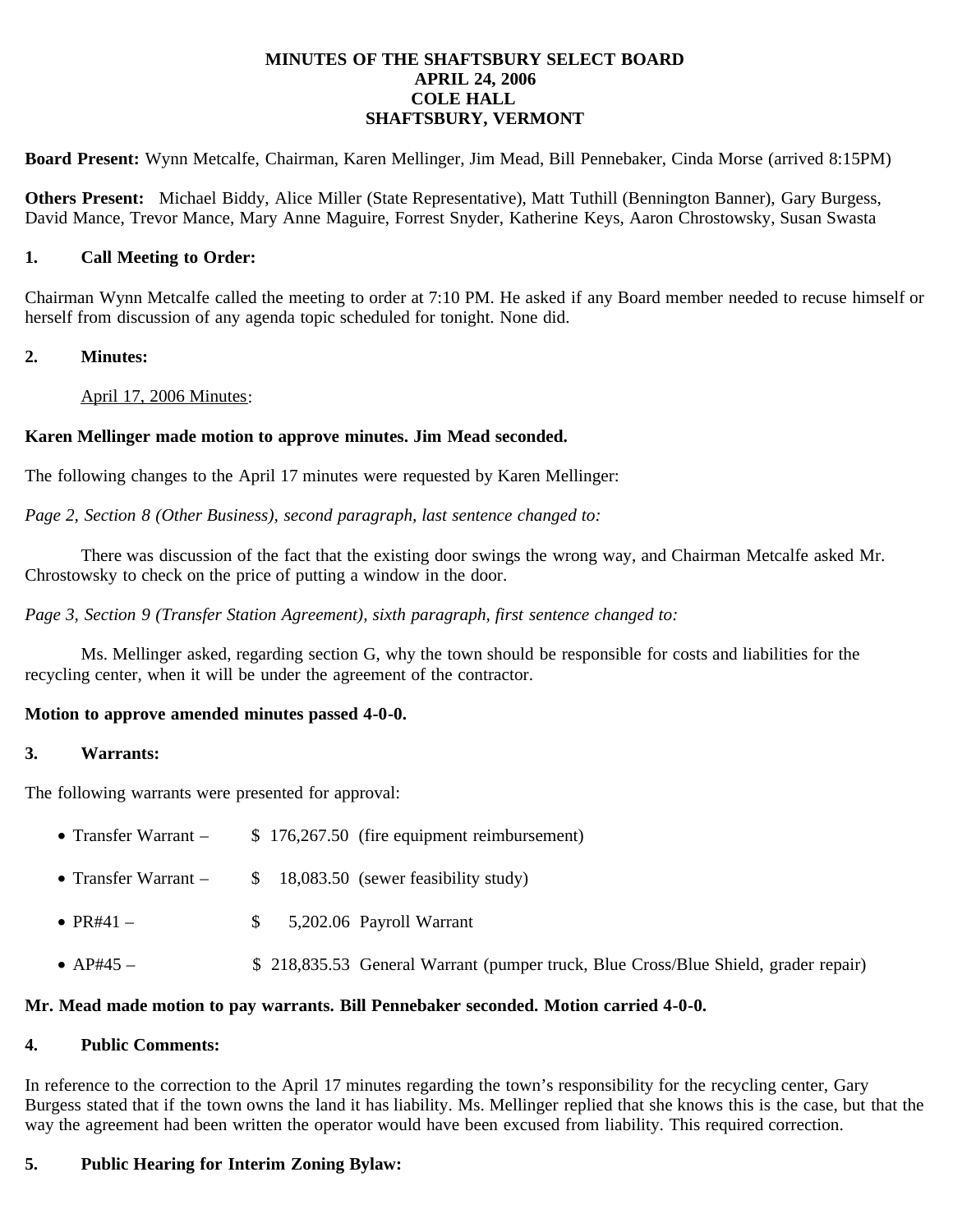Chairman Metcalfe asked for a motion to put back in place the interim zoning bylaw. Ms. Mellinger asked what the time period would be and was told that it would be for one year.

### **Ms. Mellinger made motion to put back in place the interim zoning bylaw. Mr. Pennebaker seconded. Motion carried 4-0-0.**

### **6. TAM Host Town Agreement:**

Chairman Metcalfe stated that Board member Cinda Morse had wanted to have some grammatical corrections made to the Host Town Agreement, and that attorney Rob Woolmington had sent the corrected agreement down at about 6:00PM this evening. TAM attorney Tom Daily has not yet seen the revised agreement, and Chairman Metcalfe asked Trevor Mance if he thought Mr. Daily would have any problems with it.

Mr. Mance replied that he knew Mr. Daily will disagree with the section on dispute resolution, which states that there will be no arbitration. Mr. Daily felt strongly that this should be changed. Mr. Chrostowsky stated that Mr. Woolmington wanted to leave it in. Mr. Mance said that he feels frustrated because he thought this had been worked out, only to find out it has not at 6:00PM on the night he is expected to sign the agreement.

Ms. Mellinger noted that the Host Town Agreement was not on the meeting agenda, and Chairman Metcalfe replied that it does not have to be, that the agenda is a guideline. Ms. Mellinger stated that she would have preferred that it be placed on the agenda so that the public would know. She agreed with Mr. Mance that she would not be comfortable signing an agreement that both attorneys have not approved.

Mr. Mance stated that the current wording on dispute resolution makes it impossible for him to have any concerns looked at; no matter what, the town is right. Chairman Metcalfe said that the two lawyers will have to work it out. Mr. Pennebaker made reference to a section of the agreement that specifies "Table 4" as a determination of total weight, asking if a change in the report structure would change the meaning of the clause. It was agreed to have the "Table 4" reference removed.

# **7. Landfill Update:**

Chairman Metcalfe asked Mr. Chrostowsky for an update on Buzz Surwilo's comments on the landfill. Mr. Chrostowsky stated that he had spoken to KAS, who has answered all of Mr. Pennebaker's questions regarding the use of a Bentomat liner. KAS also spoke with Mr. Surwilo on these matters. Mr. Chrostowsky said that KAS considers the use of crushed gravel with the liner acceptable, but does not recommend it. Mr. Pennebaker stated that KAS needs to put this in writing. There was discussion of the use of pond fill and material from the Harrington site for the top of the landfill.

Mr. Chrostowsky said that KAS will prepare the Bentomat specifications as an addendum to the bid specifications, and this information will be provided to those contractors who have shown an interest in the landfill closure contract.

Mr. Pennebaker recommended touching base with several engineering firms to find an engineer to oversee the work. According to Mr. Chrostowsky, KAS will approve the technical submission from the contractor before the materials are on site, and the engineer will certify that the contractor installed the landfill cover correctly.

Chairman Metcalfe asked Mr. Chrostowsky to work with KAS in determining what the town expects of the engineer for next week. There was a discussion of the technicalities of installing the Bentomat. David Mance stated that the weather is critical because the material cannot get wet.

### **8. Discussion on Pay-AS-You-Throw (PAYT) Implementation:**

Chairman Metcalfe explained that this working session was intended for the Select Board and the Solid Waste Committee to get together to discuss PAYT issues that must be resolved by the Board before putting the transfer station out to bid. Discussion will focus on a list of questions put together by the Solid Waste Committee.

There was discussion of the \$1.50 per (thirty pound) bag charge recommended by the Committee. Each sticker would cost 75 cents, with one sticker for a small bag, two stickers for a large one. Ms. Mellinger explained that this sticker fee represents the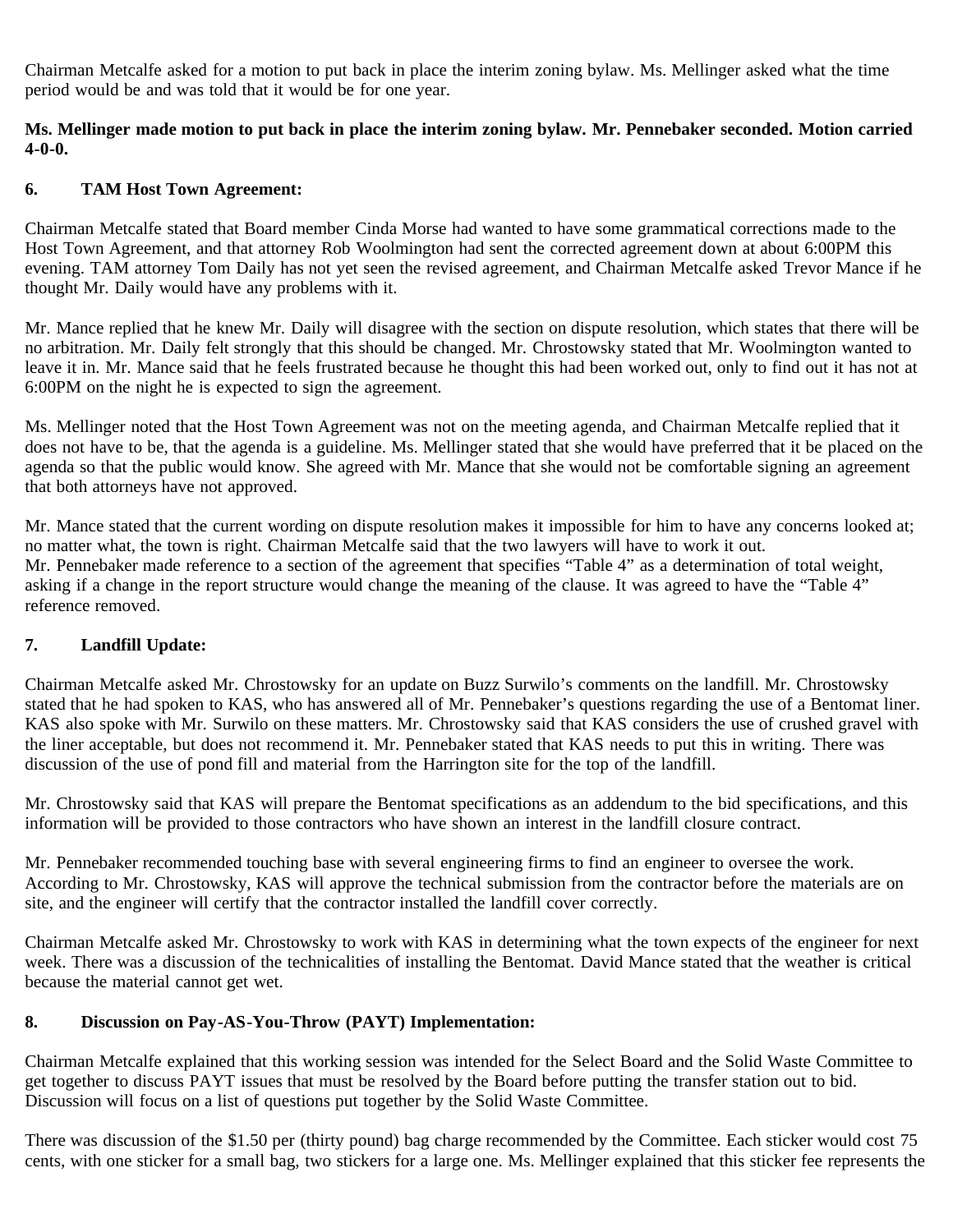charge needed to break even on the cost of actual waste disposal. If a part-time employee to monitor the facility were to be added, this cost, estimated at \$13,000, would have to be made up. The Committee estimated that each additional penny added to the basic sticker charge would generate another \$1100.

Ms. Mellinger opened discussion of the issue of a reduced fee for low-income residents by stating that the Committee had estimated that if food stamp eligibility were used as criteria, about 150 individuals would qualify, with a total cost impact of about \$13,400. The Committee recommends that, if the Board chooses to offer a reduced fee, eligibility be based on established criteria or determination by a social service officer.

Mr. Mead stated that he thinks a new PAYT system already has many variables and unknowns, and he opposes adding another one by offering a reduced rate at this time. Board members and attendees discussed this issue. Points were made that no other town offers reduced rates, that if fees were raised to make up this amount that other users would be bearing the cost, and that for the whole town to bear the cost it would need to be added to tax revenues. Rep. Alice Miller advocated requiring people to come and ask for help rather than having a provision on place. Trevor Mance stated, referring to his customers, that people who want to help themselves reduce their trash by increasing recycling. To offer a reduced rate would go against the idea of encouraging recycling.

There was discussion of hiring a part time employee, the need to determine hours and tasks for that employee, and the addition of worker's compensation and FICA to employee salary costs. It was pointed out that there will be administrative tasks in addition to distribution of stickers and enforcement of sticker use. Chairman Metcalfe concluded that there was a consensus that a part time employee should be hired.

Ms. Mellinger discussed the issue of increasing the recycling stream by having all plastics taken, which would mean higher tipping fees to the contractor, since some plastics cannot now be recycled. Mr. Mance stated that he has trouble with telling people something is recyclable, and having them invest time and energy in preparing it, only to have it end up as trash. There was discussion of the need for clearer guidance from the state on recycling, since the state wants recycling rates to increase, but this may be unrealistic if in fact many non-recyclables are being included.

There was a discussion of increased recycling revenues versus increased management fee, with Chairman Metcalfe advocating that the town stay away from managing and marketing recycling. Mr. Pennebaker stated that with MRF's (materials recovery facilities) now on the scene, management was simplified and recycling revenues for the town could be a lot of money.

Ms. Morse stated that she is not interested in having the town take over recycling for revenue, but wants to understand potential revenue so that they know what the contractor's management fee should be, based on what he makes from recycling. In her view, the town does not have the volume or storage capacity to take advantage of market swings. There was a discussion of single stream recycling and the need for a contractor to balance quality of commodity with service to the customer. Mr. Mance stated that all of these factors are figured in computing a bid, but that the town will discourage bidders if it makes them reveal specific figures on recycling revenues because that is part of the competition between contractors.

There was a discussion of size and type of stickers. Most thought that numbered stickers, at an additional cost of \$1000, would be a good idea.

Chairman Metcalfe asked if the Board and Committee are sure it makes sense to start out at a low price for stickers that will only cover disposal costs, given that management fees may go up. Mr. Pennebaker stated that it has already been presented as a break-even charge to the community.

Ms. Morse stated that it is necessary to budget responsibly based on estimated volume and costs. She stressed the need for a bottom line; the figure that needs to be covered by PAYT and that will determine what fee is set. Chairman Metcalfe asked Mr. Chrostowsky to put together figures for the hiring of a part time employee. He and Mr. Chrostowsky will get together to put together a PAYT budget for Monday's meeting.

# **9. Other Business:**

Katherine Keys asked Mr. Mance whether it would be possible to add some shelves to the transfer station building so that books, currently kept in a box, would be easier for people to access. He asked her to give him a rough plan and let him know who would maintain the shelves, and it should be fine.

Rep. Miller stated that she is still looking into everything possible to come up with more money from the state to help with